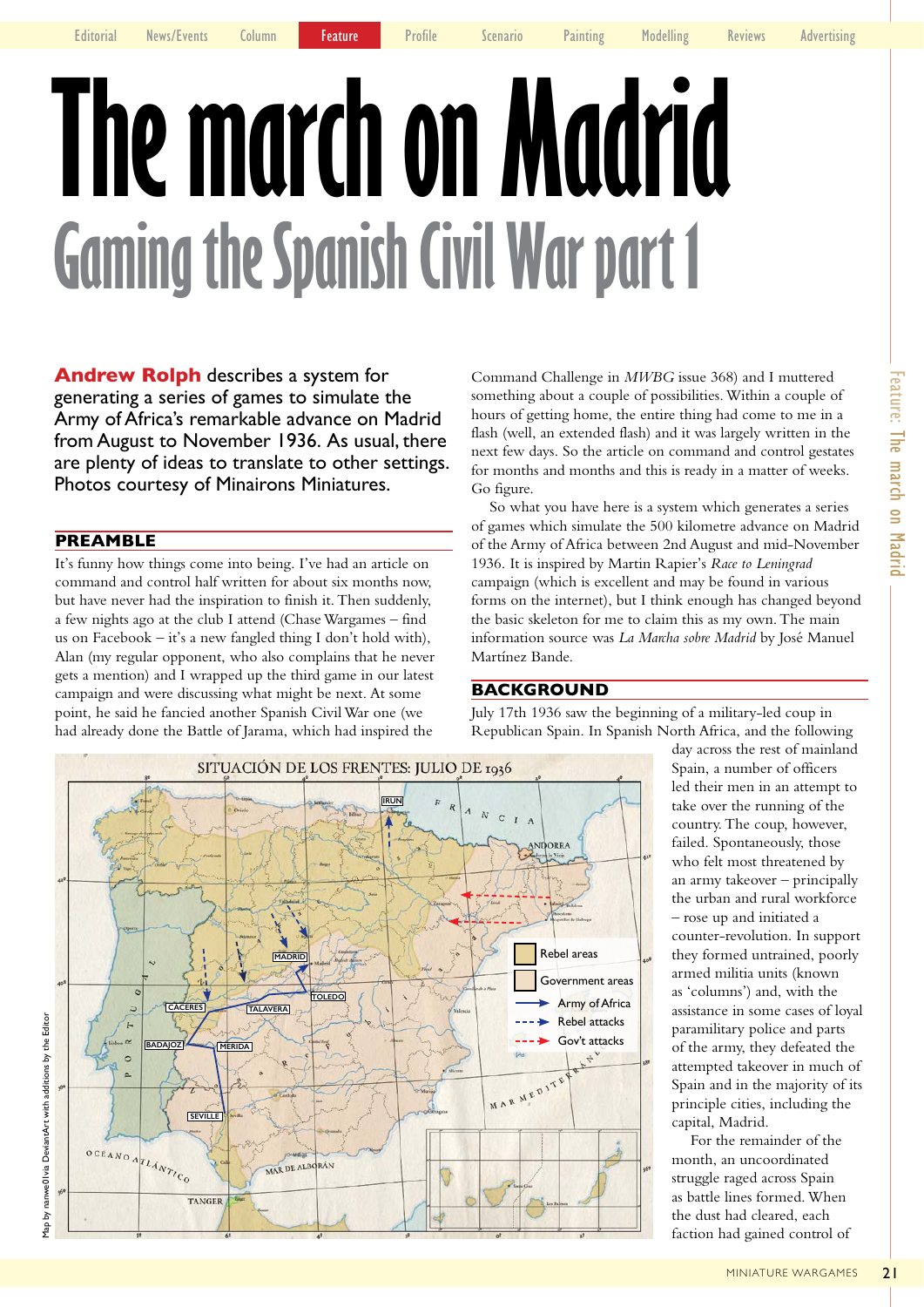|  | - Editorial News/Events Column <mark>- Feature -</mark> Profile - Scenario - Painting - Modelling - Reviews - Advertising |  |  |  |  |  |  |  |  |
|--|---------------------------------------------------------------------------------------------------------------------------|--|--|--|--|--|--|--|--|
|--|---------------------------------------------------------------------------------------------------------------------------|--|--|--|--|--|--|--|--|

two unconnected areas. The Government held the south east, Catalonia, Aragon and a strip of territory on the north coast. The rebels held an east-west strip anchored on the Portuguese border and an unconnected enclave in the south, including the whole of Spanish North Africa. The original Rebel plan was now in disarray and arguably the Government at this point could have ended the uprising in fairly short order. It required a coordinated action to ensure that the two parts that the Rebels held could not join up and that, critically, the Army of Africa be contained within that continent.

The Army of Africa consisted of the Spanish Foreign Legion and Spain's Moroccan allies. These troops were the only ones in Spain with any recent fighting experience and had an extremely well developed *esprit de corps*. Given the Government's control of the Navy, it was possible at this point to blockade that force in Africa. However, the spontaneous uprising which prevented the coup's initial success now prevented the Government from ensuring its own survival. Riven by multiple factions, the central authority to deliver the death blow to the coup was absent. By the beginning of August, the Army of Africa was being transported to the mainland by planes supplied by Germany and by small boats across the Straits of Gibraltar. Spain was plunged into a civil war.

The Rebel forces improvised a new plan to end that war quickly. In their northern area, General Mola was short of troops and, more particularly, ammunition. His forces were fully tied up severing the Government's land link with France through Irún, holding back their advance on Zaragoza and pressing south towards Madrid over the Guadarrama mountain range. However, it was clear that his forces would be unlikely to reach the capital and needed resupply urgently. That resupply was to be effected by linking the northern and southern Rebel areas, with the Army of Africa driving north from Seville where it was (slowly) concentrating. Thereafter, as more troops arrived, that force would turn northeast and attack Madrid, hoping to end war swiftly. On the 2nd and 3rd August 1936, the March on Madrid began.

What is perhaps surprising is just how few troops were involved in the campaign. The units of the Army of Africa were organized into 'columns' – groupings which had served it well in pacification actions in the twenties in North Africa. The first two to set out each consisted of a *bandera* (battalion) of the *Tercio de Extranjeros* (Foreign Legion) and a *tabor* (a half battalion) of Moroccans, supported by a battery of field artillery and a company of engineers. Later in the campaign, a further four or five such columns were formed of a similar composition and, with a few additional troops picked up along the way, that was the sum total of the forces aiming to take a major European city.

Nevertheless, the campaign was initially very successful. From Seville, the first two columns struck north and took the town of Mérida. From there, they diverted to the west to take Badajoz in a bloody battle [*see* Battlegames *issue 3*. Ed] before returning to the north to link up with General Mola's forces at Cáceres. From there, the columns moved east along the Tagus valley to Talavera, which they took by the first week of September – a march of some 400 kilometres in less than 40 days.

This rate of advance was achievable because of the paucity of the opposition facing them. Largely militia, the Government forces disdained the use of trenches, were prone to abandon positions when outflanked and were panicked by





All

Minairons

Miniatures.

Miniatu

Icons of the Spanish CivilWar: (above) the Bilbao armoured car; (right) the RussianT26 light tank and (top right) the Fiat CR32 fighter.

 Although initially designed as an anti-riot vehicle for the *Guardia de Asalto* police, the 1936 military uprising against the Republic forced them to press the Bilbao into field service as a fighting vehicle, thus filling the republican armour gap until the first Russian tanks were delivered.

 TheT26 was the most successful tank of its time, and the Spanish Republic purchased 281 of them – all of the single turreted type B.They were perceived by the Nationalists as so dangerous that a reward of 500 pesetas was offered to anyone capturing one.

 During the SCW, the Italian Air Force deployed at least 400 Fiat CR.32 "Freccia" fighters, so being employed in the conflict in larger numbers than any other fighter; of these, about 130 were delivered directly to the Spanish Nationalist Air Force.

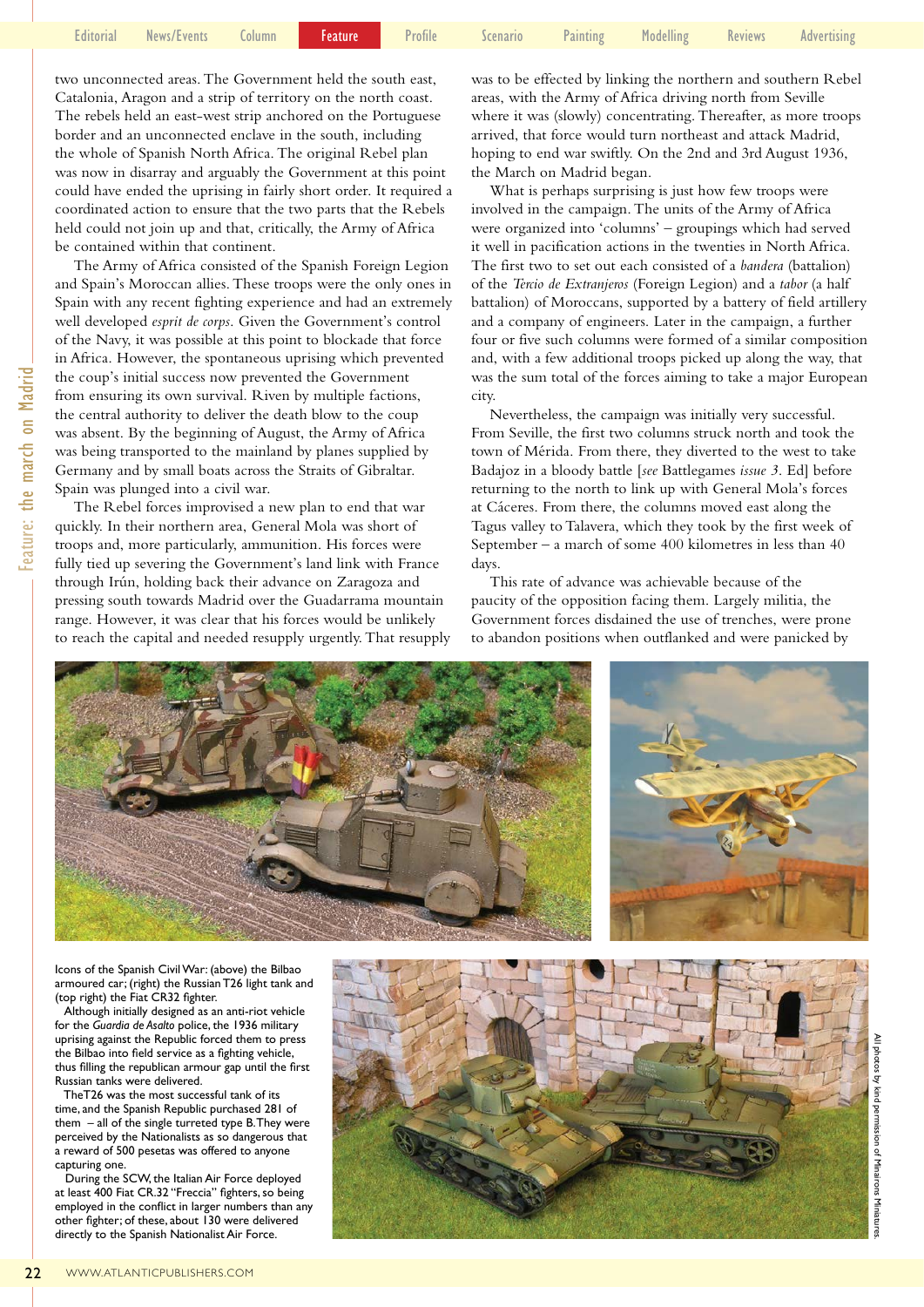

(Top left) the Polikarpov I-15 Chato; (above) the Panzer I Ausf A and (left) the Renault FT-17 tank.

 The Polikarpov I-15 was known in Spain as "Chato" (flat-nosed), but also as "Curtiss" among the Nationalists, for its similarity to the Americanmade Curtiss F9C "Sparrowhawk".

 The 20mm Breda gun version of the Panzer I A was a Spanish Nationalist home-made improvement in 1937, aimed at increasing its firepower against the powerful guns of Republican armour. One such "modificado" tank had to be assigned to each standard Panzer section.

 Feature: The march on Madrid **Feature: The march on Madrid** 

 In 1922 Spain purchased 11 Renault tanks for use in the RifWar in Morocco. Six more were later purchased as replacements. At the outbreak of the SCW, there were ten, divided into two groups or'regiments' of five.Those in Saragossa fell into Nationalist hands, while the others armed the Republic in Madrid. More were later bought from Poland by both sides.

the appearance of aircraft. They were frequently numerous but poorly equipped, many never having fired a rifle before. They tended to be, individually, remarkably brave, but this was a poor substitute for the lack of professional military expertise.

At Talavera, the rebels were only some 120 kilometres from Madrid. They had reason to expect that their rate of march ought not to be slowed too much and could therefore look forward to taking the city within a fortnight or three weeks. Perhaps that in part accounted for their next move – which was a diversion away from the capital.

The city of Toledo lay to the south-east and was of interest for two reasons. On the one hand, it was a centre of arms manufacture and therefore of interest to both sides. In addition, however, it was the location of a huge fort, a military training centre called the Alcázar, which had been besieged by Government forces since the initial failure of the coup. It therefore also had a propaganda value, particularly to General Franco (head of the Army of Africa) who could reasonably expect to cement his growing dominance within the Rebel cause if he were to relieve the fort. The rate of advance slowed notably at this point, as a greater amount of coordination crept into the Government's defences, the number (if not the efficacy) of counter-attacks increased and exhaustion began to affect the Rebels. Nevertheless, the Alcázar was relieved on the 27th September and Franco became head of the Rebels, who began to term themselves *Nacionales*.

The stage was set for the final thrust on Madrid. Franco returned to the Talavera area and reorganised his columns, feeding in fresh units arriving from Africa. The Government forces at this time began to benefit from aid from the Soviet Union in the form of tanks, armoured cars, advisors and

equipment. The failings of the militia had been noted and the Government's response was to create a new army and to incorporate the militia columns of all factions. The Ejército Popular de la República (Popular Army of the Republic) would be a traditional organisation with an emphasis on discipline and obedience to orders. It would, however, take time to form and, regardless of their being officially incorporated into an Army, the militias remained untrained and under-equipped. Soviet aid was generally reserved for the newly formed battalions of the Army just coming on line from this time and under the command of trustworthy Communist Party members.

The main assault to take Franco's forces to Madrid began around 7th October. The Government had fortified the capital with four concentric rings of defences, mobilizing the population of the capital to do so. These defences (centred around Valmojado and Navalcarnero, 30-40 km from Madrid), coupled with the appearance of some better-equipped troops and the coordination afforded by the adoption of an army hierarchy, allowed the Government forces to further slow Franco's rate of advance. Nevertheless, that advance continued and, by 4th November, Government forces were defending Campamento and Carabanchel – suburbs of Madrid within two or three kilometres of the centre of the capital.

The final assault began on 7th November and continued until 23rd November when Franco called off the battle. Small incursions were made into the Government defences. The River Manzanares, which bounded the western outlook of the city, was breached in one place allowing a long, finger-like incursion into the University City, which was never recovered. However, the Government troops outnumbered Franco's forces by perhaps four to one, and the expert fieldcraft exhibited by